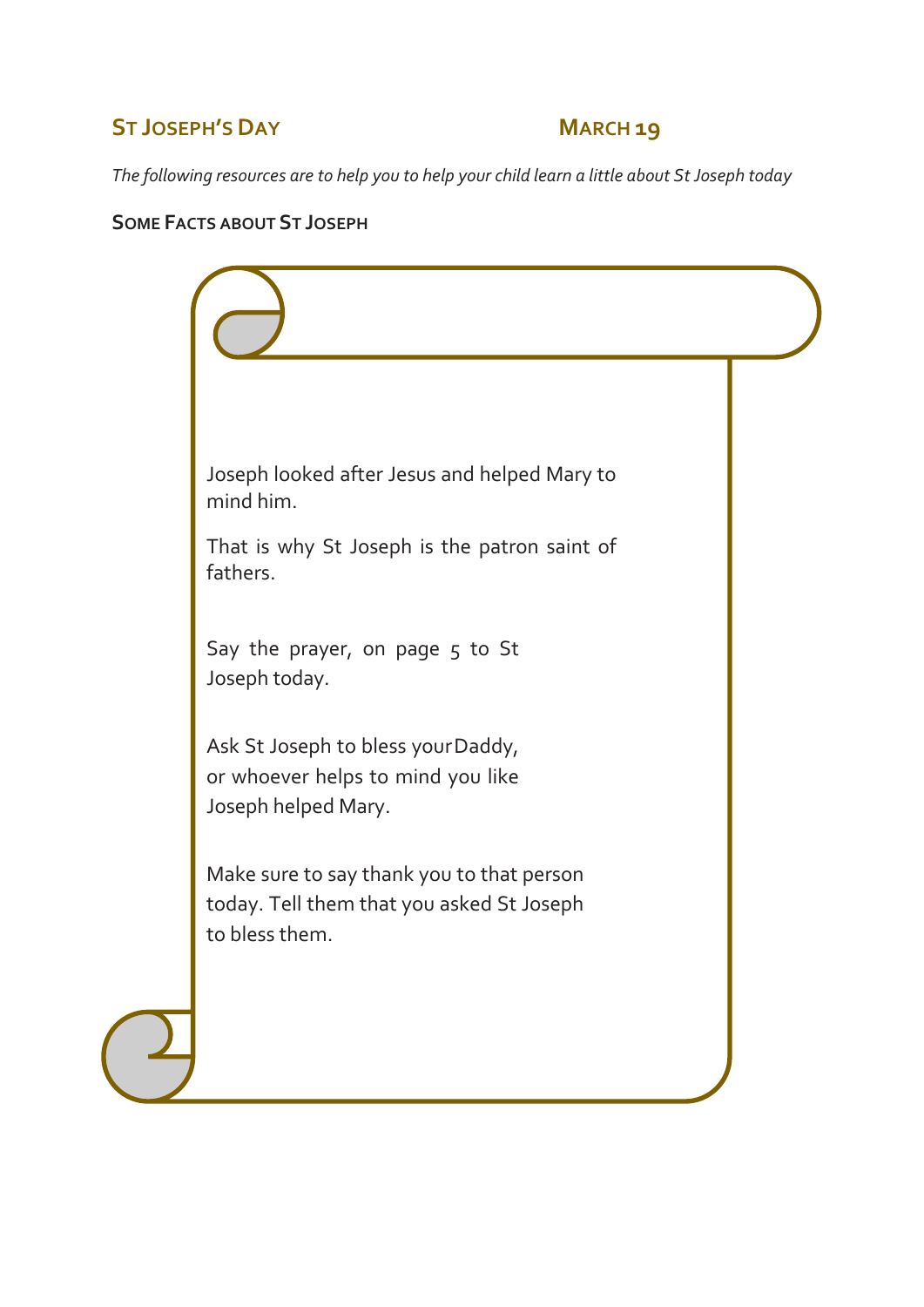# Help St Joseph Find the Tools he needs to make a Bench

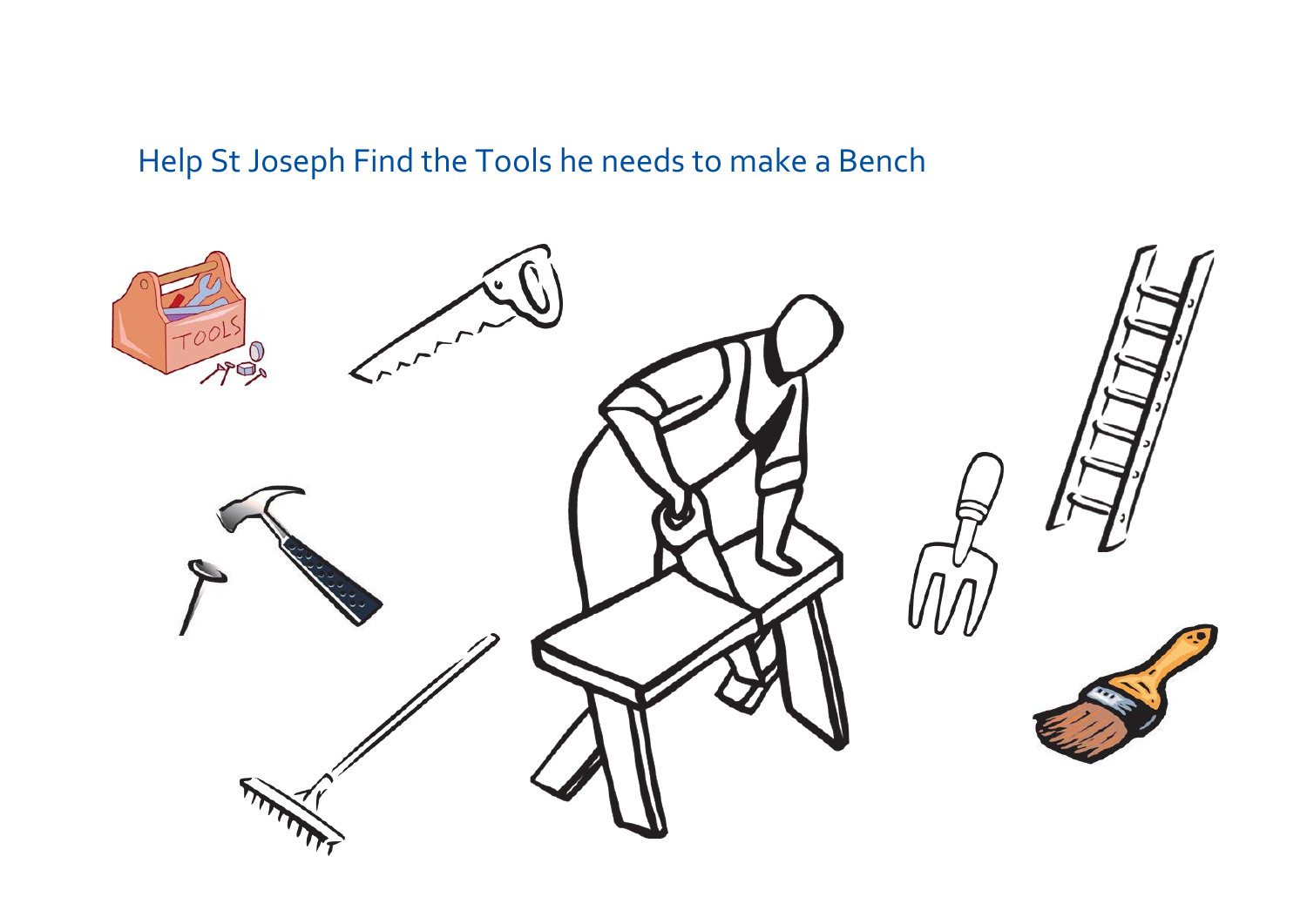Test your knowledge about St Joseph

Draw a line to the picture to finish the sentence.

Then rewrite the full sentences underneath.

1. Joseph was married to…

- 2. Joseph was foster father to…
- 3. Joseph worked as a…
- 4. Joseph was related to David, who was a…
- 5. We find out about Joseph in the…
- 6. In a dream, Joseph heard the voice of an…

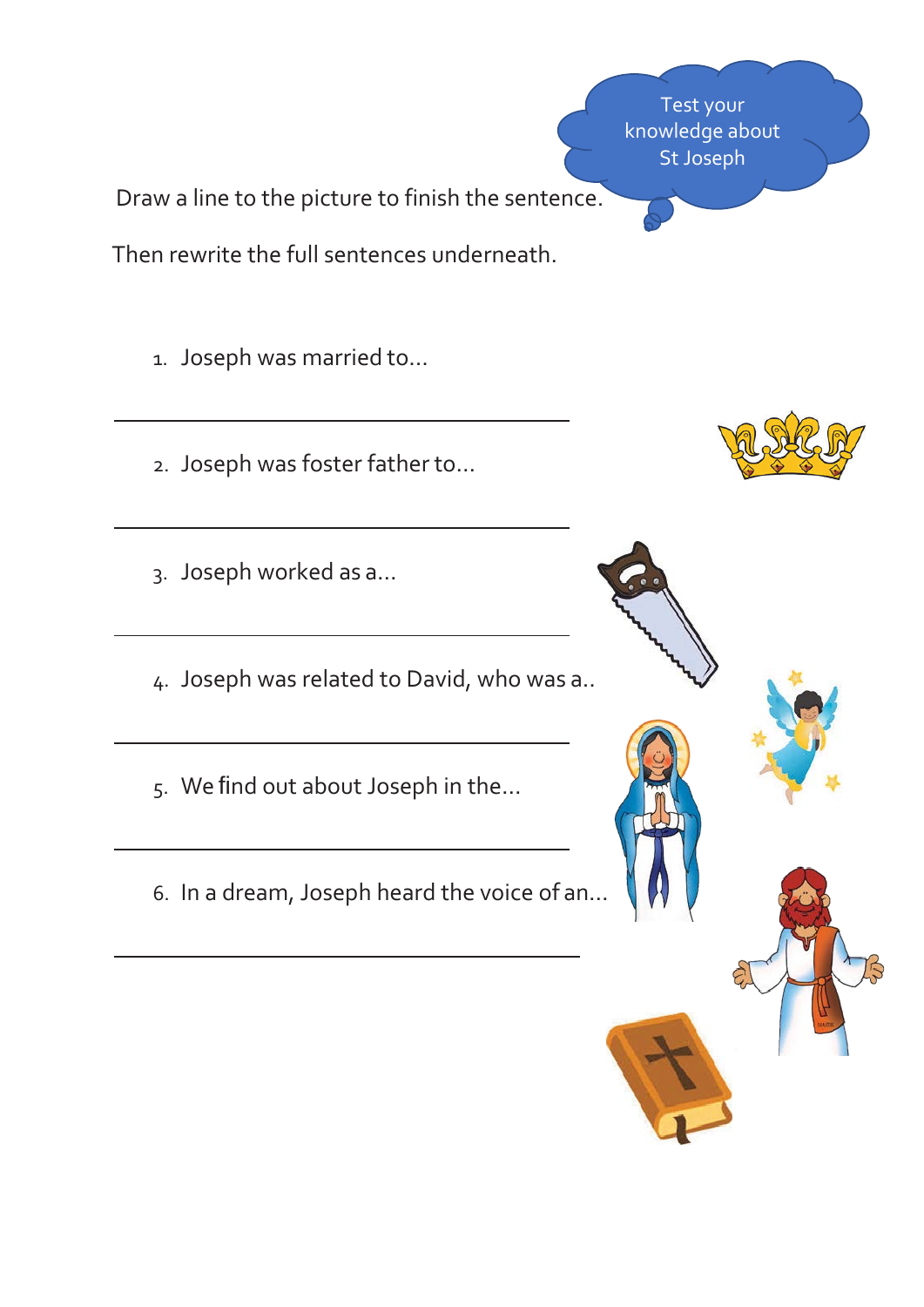#### **FEAST OF ST JOSEPH MARCH 19**

St Joseph protected and cared for Mary and Jesus during his life with them. St Joseph is the patron saint of fathers and of workers.



Today let us remember our dads, our granddads, our uncles and all those who care for us.

We give thanks for St. Joseph and the love he shared and the care he gave to Mary and Jesus. Amen